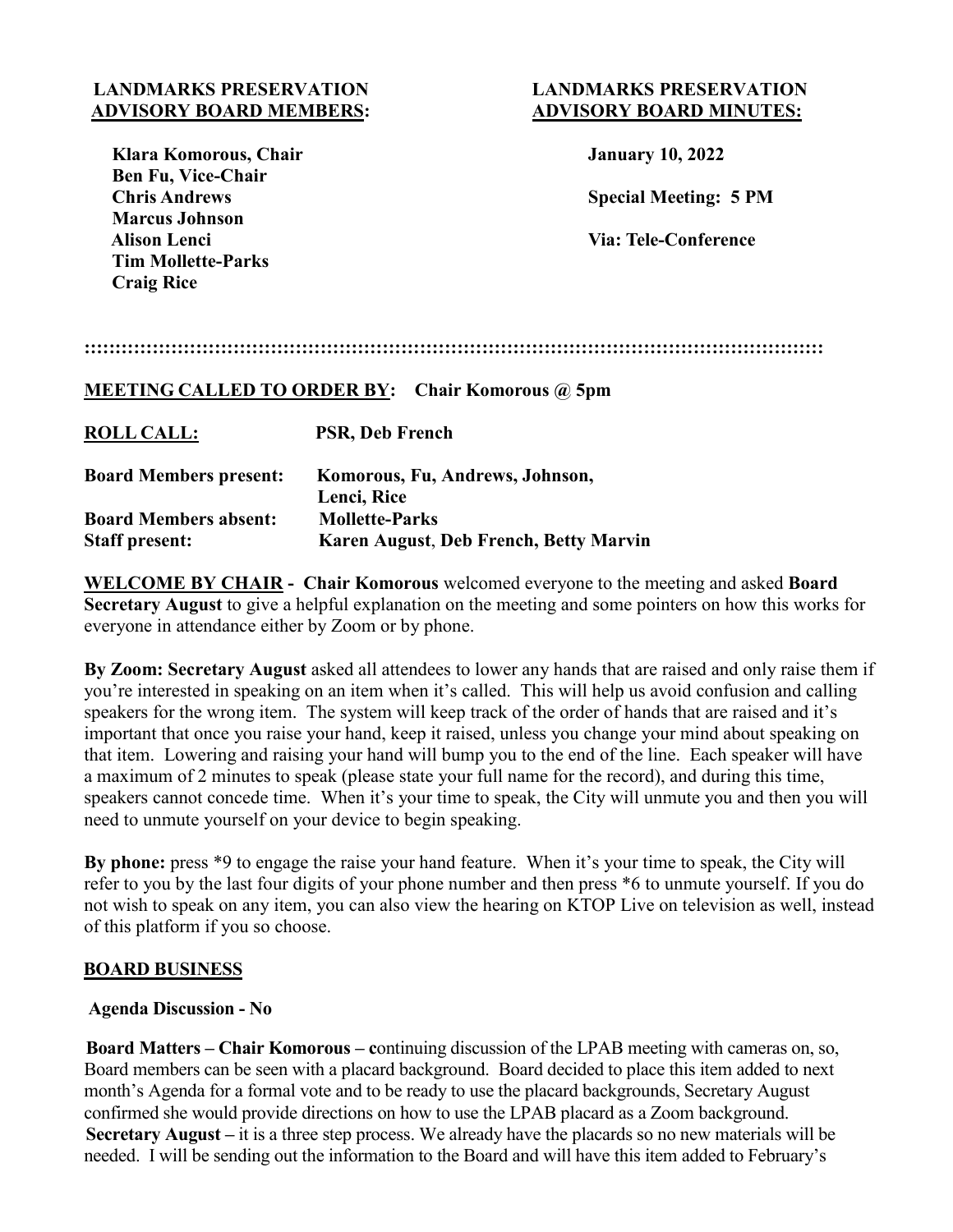LPAB meeting agenda for a formal vote. **Chair Komorous –** thanked Secretary August and says she's looking forward to seeing each other and for the members of the public to see them, by a popular request.

**Secretary Reports – August –** the 2022 Meeting Calendar for Commissions, Boards and Committees is posted on the City's website www.oaklandca.gov.

**Sub-committee Reports – BM Johnson –** asked to be on next month's LPAB Agenda, to provide an informational report on the scope and what we're going to be looking for in conducting the subcommittee on wellbeing of Oakland's landmarks. **Secretary August –** will note in February's Agenda, that BM Johnson will be providing a sub-committee report.

 **OPEN FORUM – Naomi Schiff, Oakland Heritage Alliance (OHA) –** made comments regarding the Final EIR for the Howard Terminal, that will be presented at the Planning Commission meeting on 01/19/2022. She read a portion of the Mitigation Measure CUL-7, commenting that in the event the developer decides to build a (very ill-advised variant) of hanging a gondola over our Old Oakland National Register District., the language which says *should* instead of *shall*, raises many caveats. The design of the Convention Center station *should not shall* minimize the horizontal and vertical extent of the new architectural structure to the greatest extent feasible within the final determined design constraints. It *should not shall* occupy the minimal footprint possible and locate that footprint outside of the Old Oakland API to the greatest extent possible. In addition, the design of the platform *should* follow the minimal dimension possible, to limit visual intrusion and obstruction with the Old Oakland API. This mitigation measure implies great aspirations and very little force. She requested that the measure be rephrased and brought before the LPAB for review before it is sent forth to the City Council.

 **Secretary August –** if the applicant does elect to pursue either of the project variants in the future, the mitigation required will be returning to the LPAB as part of the consideration of those proposals prior to the consideration of the Planning Commission's recommendations to the City Council, on any project approvals.

 **Chair Komorous –** thanked both Secretary August and Ms. Schiff for bringing this item up because we need to hear from people when things happen that do not appear before the LPAB.

 **Daniel Levy, OHA –**if we're at the point or the last phase of the final environmental document, he wanted clarification to refine the specific language around the mitigation measures. If the EIR is adopted by City Council, who then would be operating off that language that we choose in the next month with regards to those variants?

 **Secretary August –** the public is encouraged to comment, both verbally and written, on the wording of the EIR at the Planning Commission and the City Council meetings. The merits of the project will be discussed with the LPAB at a future date.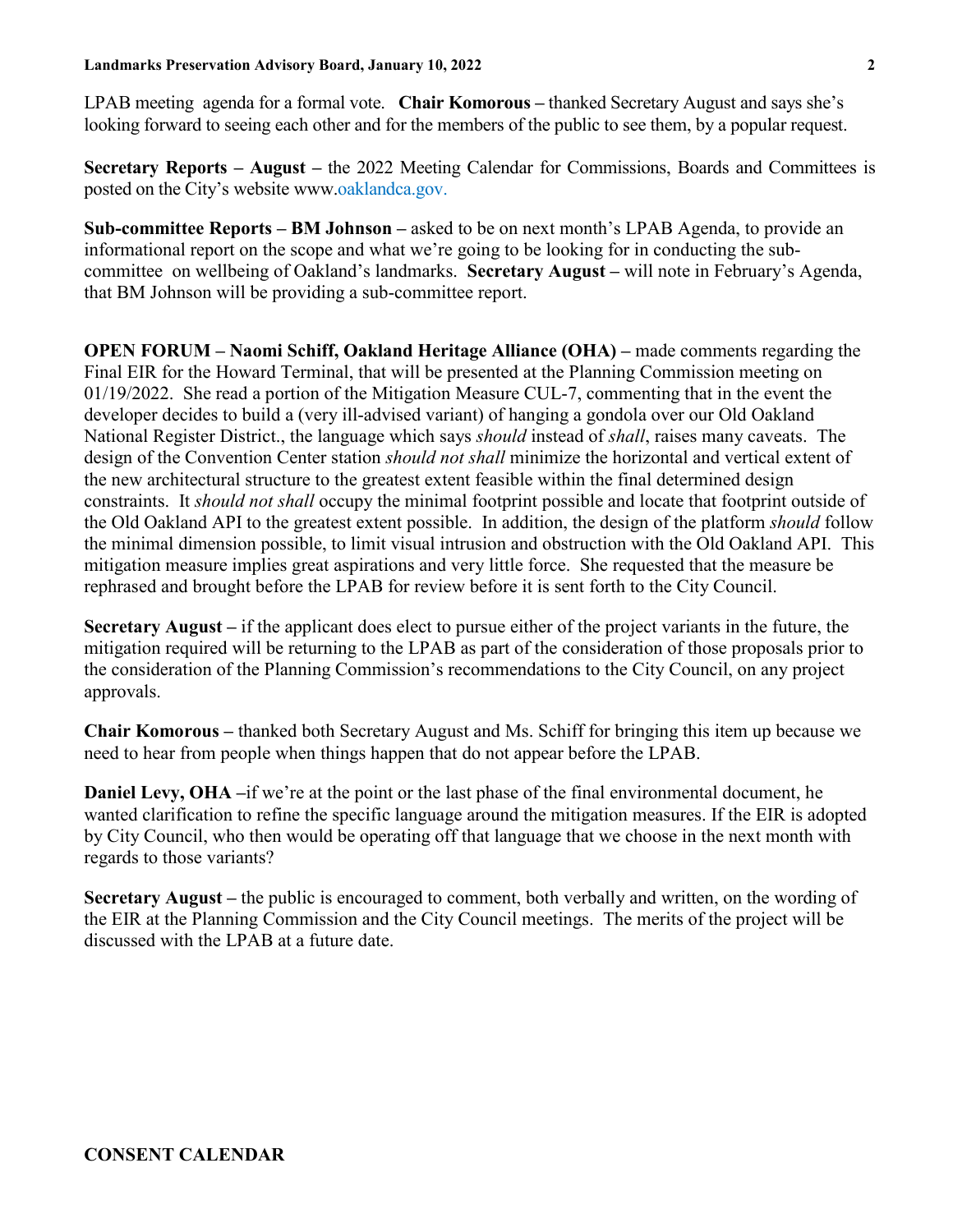The Board will take a single roll call vote on the item listed below in this section. The vote will be on approval of the staff report and recommendation on the case. Members of the Board may request that the item on the Consent Calendar be singled out for separate discussion and vote.

| <b>Location:</b><br>#1            | Citywide                                                                                                       |
|-----------------------------------|----------------------------------------------------------------------------------------------------------------|
| <b>Accessor's Parcel Number:</b>  | N/A                                                                                                            |
| <b>Proposal:</b>                  | Renew The Adoption of a Resolution Determining that Conducting In-                                             |
|                                   | Person Meetings of the Landmarks Preservation Advisory Board And Its                                           |
|                                   | Committees Would Present Imminent Risks to Attendees' Health, And                                              |
|                                   | Electing to Continue Conducting Meetings Using Teleconferencing In                                             |
|                                   | Accordance With Landmarks Preservation Advisory Board Resolution,                                              |
|                                   | dated October 11, 2021, and renewed at every Landmarks Preservation                                            |
|                                   | Advisory Board meeting thereafter, to Allow Continuation of Landmarks<br>Preservation Advisory Board Meetings. |
| Applicant:                        | Karen August, Secretary to the Landmarks Preservation Advisory Board                                           |
| <b>Phone Number:</b>              | 510-238-6935                                                                                                   |
| <b>Owner:</b>                     | <b>NA</b>                                                                                                      |
| <b>Case File Number:</b>          | NA                                                                                                             |
| <b>Planning Permits Required:</b> | <b>Adopt Resolution</b>                                                                                        |
| <b>General Plan:</b>              | <b>NA</b>                                                                                                      |
| Zoning:                           | <b>NA</b>                                                                                                      |
| <b>Environmental</b>              | Exempt pursuant to California Environmental Quality Act (CEQA)                                                 |
| <b>Determination:</b>             | Guidelines Section 15061(b)(3) (Common Sense Exemption).                                                       |
| <b>Historic Status:</b>           | <b>NA</b>                                                                                                      |
| <b>City Council District:</b>     | NA                                                                                                             |
| <b>Status:</b>                    | <b>NA</b>                                                                                                      |
| <b>Staff Recommendation:</b>      | Consider renewing the adoption of Resolution, most recently renewed at                                         |
|                                   | the December 6, 2021 Landmark Board meeting.                                                                   |
| <b>Finality of Decision:</b>      | Decision Final.                                                                                                |
| For further information:          | Contact case planner Karen August at 510-238-6935 or by e-mail at                                              |
|                                   | kaugust@oaklandca.gov                                                                                          |

 **French did a verbal roll call vote – 6 ayes, 0 nays, 1 absentee, vote passes.**

 **INFORMATIONAL PRESENTATIONS – N**o informational presentations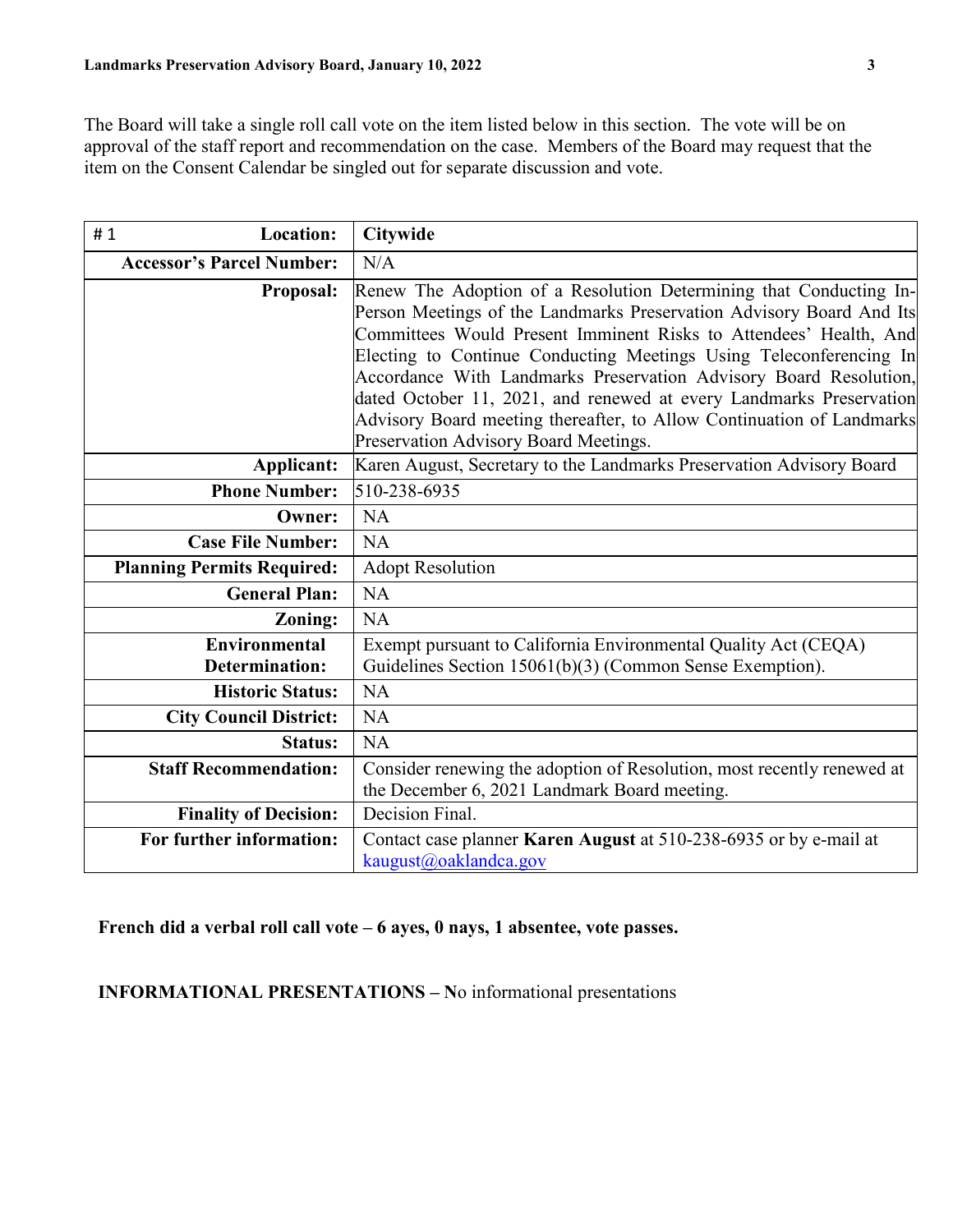### **PUBLIC HEAEINGS / APPLICATIONS**

|                                         | <b>Location: 1431 Franklin Street</b>                                                                                                                                                     |
|-----------------------------------------|-------------------------------------------------------------------------------------------------------------------------------------------------------------------------------------------|
| Assessor's Parcel Number: 008 062100807 |                                                                                                                                                                                           |
|                                         | <b>Proposal:</b> Major Conditional Use Permit and Regular Design Review<br>to construct a 27-story (425-foot tall) 419,480 square feet<br>office tower with a parking garage above grade. |
|                                         | Applicant: TC II 1431 Franklin, LLC                                                                                                                                                       |
|                                         | Phone Number: Kyle Winkler, Tidewater Capital, (510) 290-9901                                                                                                                             |
|                                         | Owner: TC II 1431 Franklin, LLC                                                                                                                                                           |
| <b>Case File Number: PLN20124</b>       |                                                                                                                                                                                           |
|                                         | Planning Permits Required: Major Conditional Use Permit for large scale development;<br><b>Regular Design Review</b>                                                                      |
|                                         | <b>General Plan: Central Business District</b>                                                                                                                                            |
|                                         | Zoning: CBD-P Central Business District Pedestrian Retail<br><b>Commercial Zone</b><br>Height Area 7, no limit                                                                            |
|                                         | Environmental Determination: Determination Pending, Environmental analysis to be<br>conducted prior to any discretionary action.                                                          |
|                                         | Historic Status: Project site is located within an existing listed National<br>Register historic resource, the Downtown Historic District<br>Area of Primary Importance (API).            |
| City Council district 3                 |                                                                                                                                                                                           |
|                                         | <b>Status:</b> In review                                                                                                                                                                  |
|                                         | Action to be Taken: Receive public and Landmarks Preservation Advisory Board<br>comments on the design.                                                                                   |
| For further information:                | Contact case planner, Michele T. Morris at 510-238-2235<br>or mmorris2@oaklandca.gov                                                                                                      |

**Michele Morris, case planner –** the proposed project requires a major conditional use permit and regular design review to construct a new, 27 story office tower with an above ground garage at 1431 Franklin St. The project site is currently a parking lot, located in the center of the block between  $14<sup>th</sup>$  &  $15<sup>th</sup>$  Streets and one block east of Broadway. This is a 20,974 square-foot lot in the heart of Downtown Oakland and within the Downtown Historic District, an Area of Primary Importance (API) to the City of Oakland and listed on the National Register. It is located in the CBD-P, Central Business District pedestrian retail commercial zone, height area 7, no limit. The applicant team has worked to improve the overall design of the building. Staff would like the Board to provide direction and recommendations on the design of the proposed building with respect to the following:

 1.) Has the applicant provided adequately detailed information on the design to demonstrate a wellcomposed design with consideration to site, landscape, bulk, height, arrangement, textures, materials, colors and appurtenances? 2.) Is the proposed design compatible with the existing API in terms of massing, siting, rhythm, composition, patterns of openings, quality of material, and intensity of detailing? 3.) Does the street-facing frontage include forms that reflect the widths and rhythm of the existing façades fronting Franklin Street? 4.) Would the proposal result in a building or addition with exterior visual quality, craftsmanship, detailing, and high quality and durable materials that is at least equal to that of the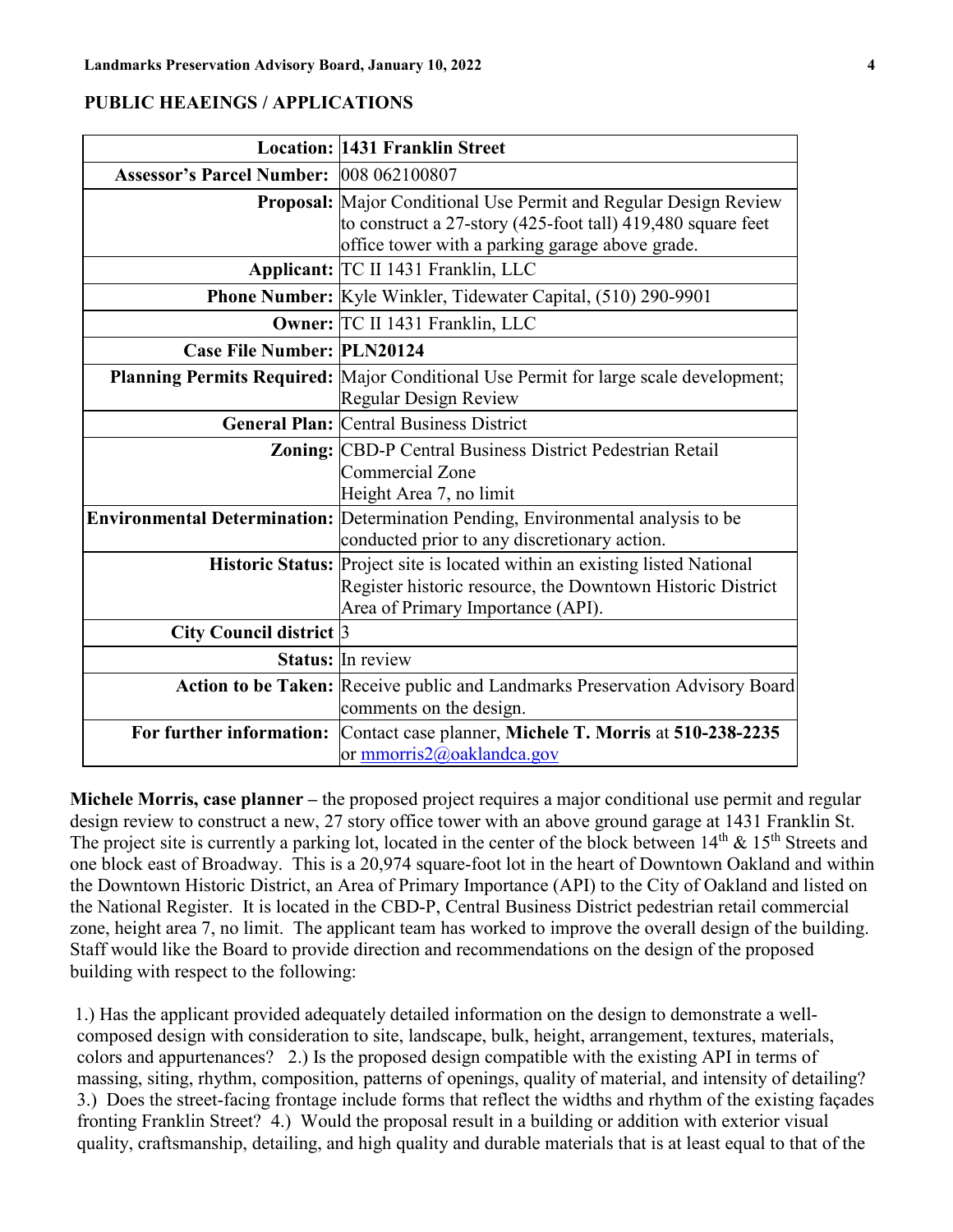API contributors? 5.) Should parking be located along the building frontage along Franklin in the base of the building?

**Alan Grant, principal, Large Architecture –** did a Power Point presentation on the logic of how they came about the design of the proposed project at 1431 Franklin St. The building is located right in the heart of the Downtown Historic District and is surrounded by a variety of different types of low and high rise buildings. Regarding the design, we had two options: design a building that mimics the adjacent historic buildings in a faux style or design a building that harmonized with the adjacent buildings but in a style that is modern, both vertically and horizontally. He went over some of the design aspects of the building: the façade, podium, the three-part composition of the tower, ground parking, setbacks, and the colors and materials proposed.

# **PUBLIC COMMENTS/QUESTIONS –**

**Christopher Buckley, OHA –**all new buildings within an API or historic district should be visually subordinate and deferential to the district's contributing buildings. The proposed design is overly assertive, calls too much attention to itself, and would be an intrusive element within the historic downtown Oakland skyline and the immediate streetscape. The design should be toned down and incorporate more façade composition of the neighboring historic buildings.

**Kayode Powell, Oakland resident, Local 713** - is in support of the project in regards to adding additional Union jobs for the citizens of Oakland.

**Daniel Gregg, Carpentry field rep, Local 713** – also in support of the project, regarding Union jobs. **Naomi Schiff, OHA** – we (OHA) appreciate the staff report and agree with its design comments, in general. In the Key Issues it states that staff believes that the proposed design should be revised to clearly relate to the API rhythm, ornamentation, projections, materials, and level of detailing. Also, the simulated views from 500ft. altitude are not pedestrian views and the proponents should show what this tall building would look like from street level. We are also concerned about the impact it will have on our Downtown Oakland National Register District.

**Daniel Levy, OHA –**echoed Chris and Naomi's comments, and thanked the project sponsor for meeting with OHA and hearing their comments.

**Oscar Edwards, Complex Oakland, 420 14<sup>th</sup> St.** – has concerns on how this project will impact the historic district and the neighboring businesses. Says he's had good conversations with Tidewater and wants to figure out a way we can all co-exist together, given the large scale of the project.

**Tina Merrill, Oakland resident –** has concerns about the preservation of the historical buildings in the 14<sup>th</sup> Street area. This building and the sheer scale of it will significantly compromise the historical feel and preservation we have here. It looks out of place.

## **BOARD COMMENTS/QUESTIONS –**

**BM Andrews –** says, he's shocked at the design of this building and fails to see how the applicant has read Oakland's historic ordinance guidelines. This building is so far out, in terms of how it fits into the historical context. The architect and/or developer need to look closely at the ordinance and the buildings that have complied with the ordinance, about the compatibility with historic districts. This building has failed to do that on a very deep level, and it's hard to comment on the details of it. I don't see how this building would help preserve and maintain the feel of that area of Oakland. I'm hoping the architect can reconsider what they've done and come up with a better design.

**BM Johnson –** appreciates OHA's advice and comments, which should be strongly considered. With all due respect, this isn't about the unions, this is about the historic preservation of that area, and that should be our focus.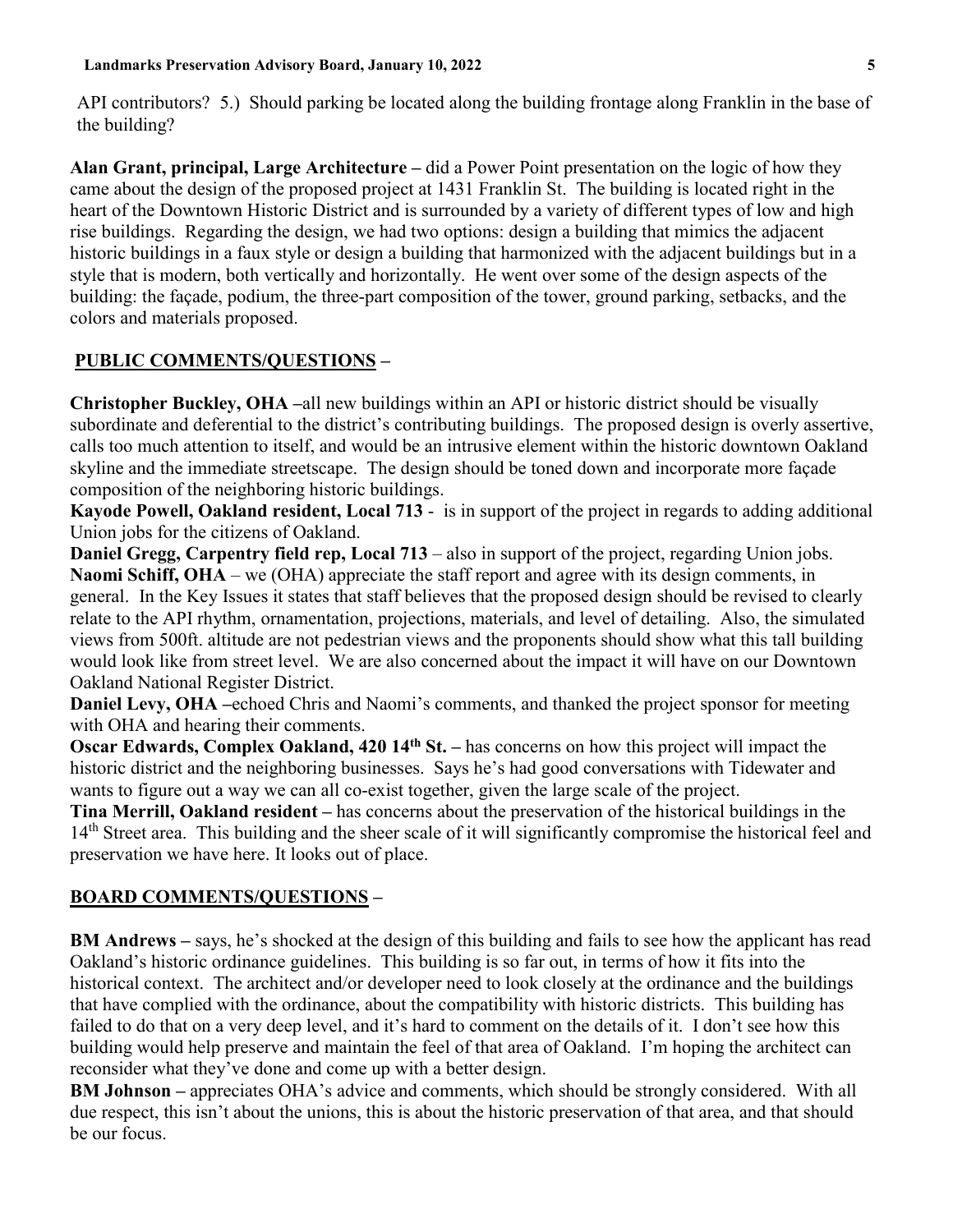**VC Fu –** thanked the Public and the union for speaking but, wanted the public to understand that we are not making a decision on the project, just providing design comments for the developer. The design of the building on its own is quite well done. The thought of using adjacent buildings as guidelines for the separation of floor to ceiling heights for consistency of the building lines and materials is 'architecture 101' and rarely used but quite nice. However, the building does not fit in this environment or setting. This site deserves a different look, a deeper evaluation of our requirements. All the principles are there, just not achieved successfully for this location.

**BM Lenci** – likes the design, it's well done, and appreciates the applicant's efforts to differentiate the new building from the historic buildings in the district. I do agree overall, it doesn't fit in the setting;however, with some further refinement, it could fit in. I would like to see more pedestrian views, having a hard time understanding the building from that perspective. Also wants to know more about how the glazing, colors and materials fit in to this context.

**BM Rice –** in favor of a distinct and different approach, the idea of this building is of its time and not overly matching, in terms of what's there now. I'm mostly looking at the massing, the base (moved back a little further), the opacity (the glazing/concrete) and the height datum, as something important to pay attention to. The one detail I want to understand is the pleated concrete core (the spine) that travels the height of the building. It's very expressive and stands out, as you approach the building from either east or west. Also has concerns with the parking, maybe studied a little further on the infrastructure.

**Chair Komorous -** the main issue here is your input (Board members) on this building, relative to being on the National Register of Historic Resource, in the Downtown Historic District, API. The question is: is this building following the guidelines of the Secretary of Interior Standards, and is it following the guidelines that the City of Oakland has asked for this neighborhood. This building, as it looks, could actually jeopardize the API, and I'm in total agreement with my fellow Board members, that this building is very alien, crude and primitive. It's all about nuance and how well the building fits into this location and neighborhood. We should discuss specific comments and what the staff report asked us to respond to. The staff report and key issues are right on. She asked the Board to support staff in their quest to get the City of Oakland the best possible design and keep our Historic API's. It's not a problem with the height or scale, my issue is with the design and how contextual or non-contextual it is.

**BM Andrews** – supports the staff report, it was very well written and clear. The challenge for me is that overall, the design proposed shows a conceptual misunderstanding of what contextual means. We commented on some of the details, that the tri-part division and the regulated lines that come across the building, are not effective, the large pieces of glass would be OK if the columns were articulated, the enormous size/scale of the building demands to be more contextual. I feel the architect needs to re-think this from the ground up, the building fails in a holistic sense and is completely wrong for this context. **BM Johnson** – appreciates all the comments made by the Board, particularly Chair Komorous. What it comes down to, is that more work is needed and, if that's the direction the Board wants to go, I will support that in a motion.

**BM Andrews –** made two motions: **1st motion:** The LPAB will agree with the design review conformance, matrix and analysis by staff, that the building is not complying with significant aspects of the ordinance, as the design is proposed. Seconded by **VC Fu - French did a verbal roll call – 6 ayes, 0 nays and 1 absentee. Motion passes.** 

**Grant –** appreciated the feedback and asked the Board if they could return with a better solution.

**2nd motion:** We accept the applicant's offer to come back to the Board with a revised design. Seconded by **VC Fu - French did a verbal roll call – 6 ayes, 0 nays and 1 absentee. Motion passes.**